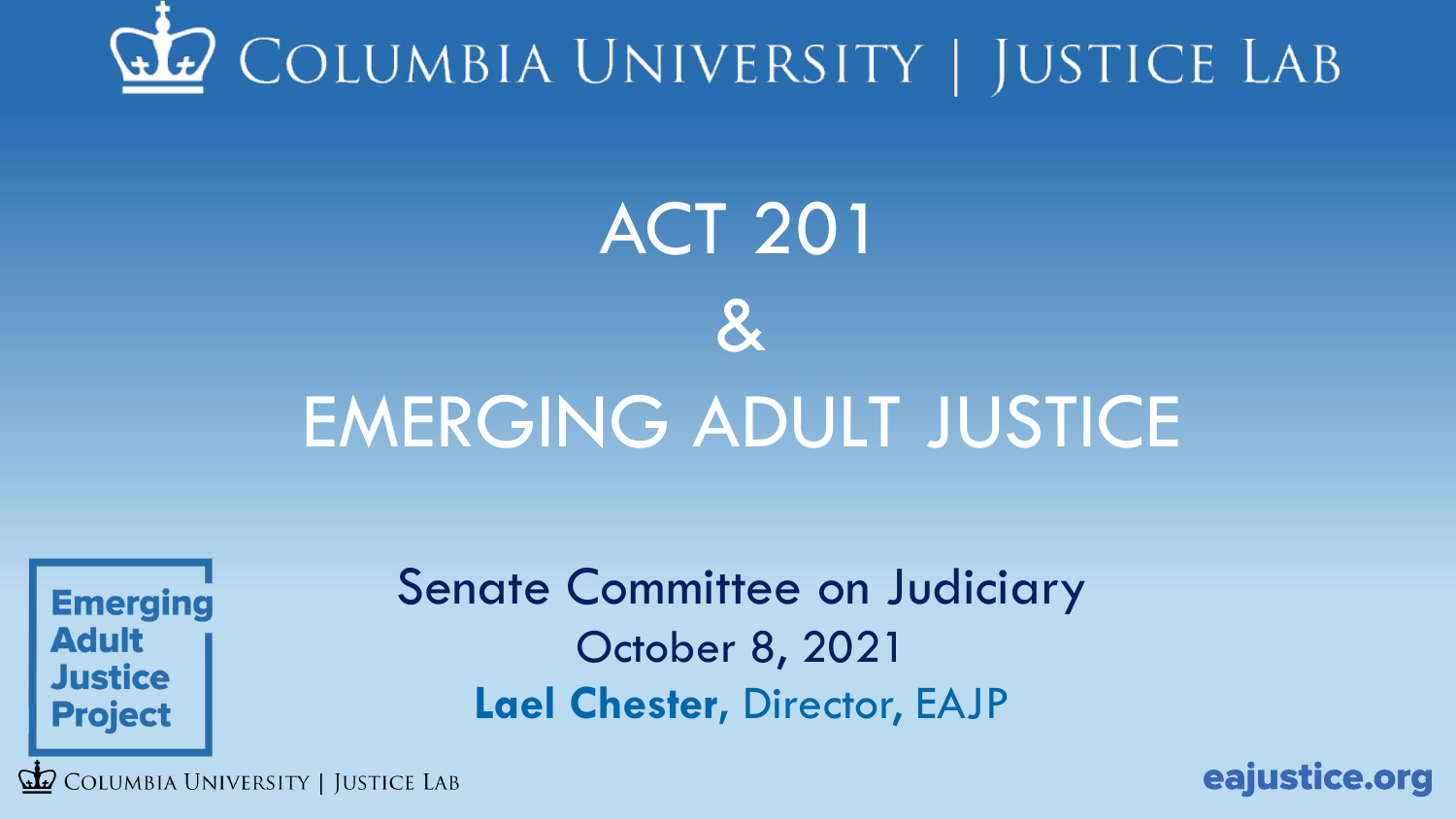# **WHY Raise the Age?**

- **PUBLIC SAFETY** (effectiveness)
- **RACIAL EQUITY** (fairness)



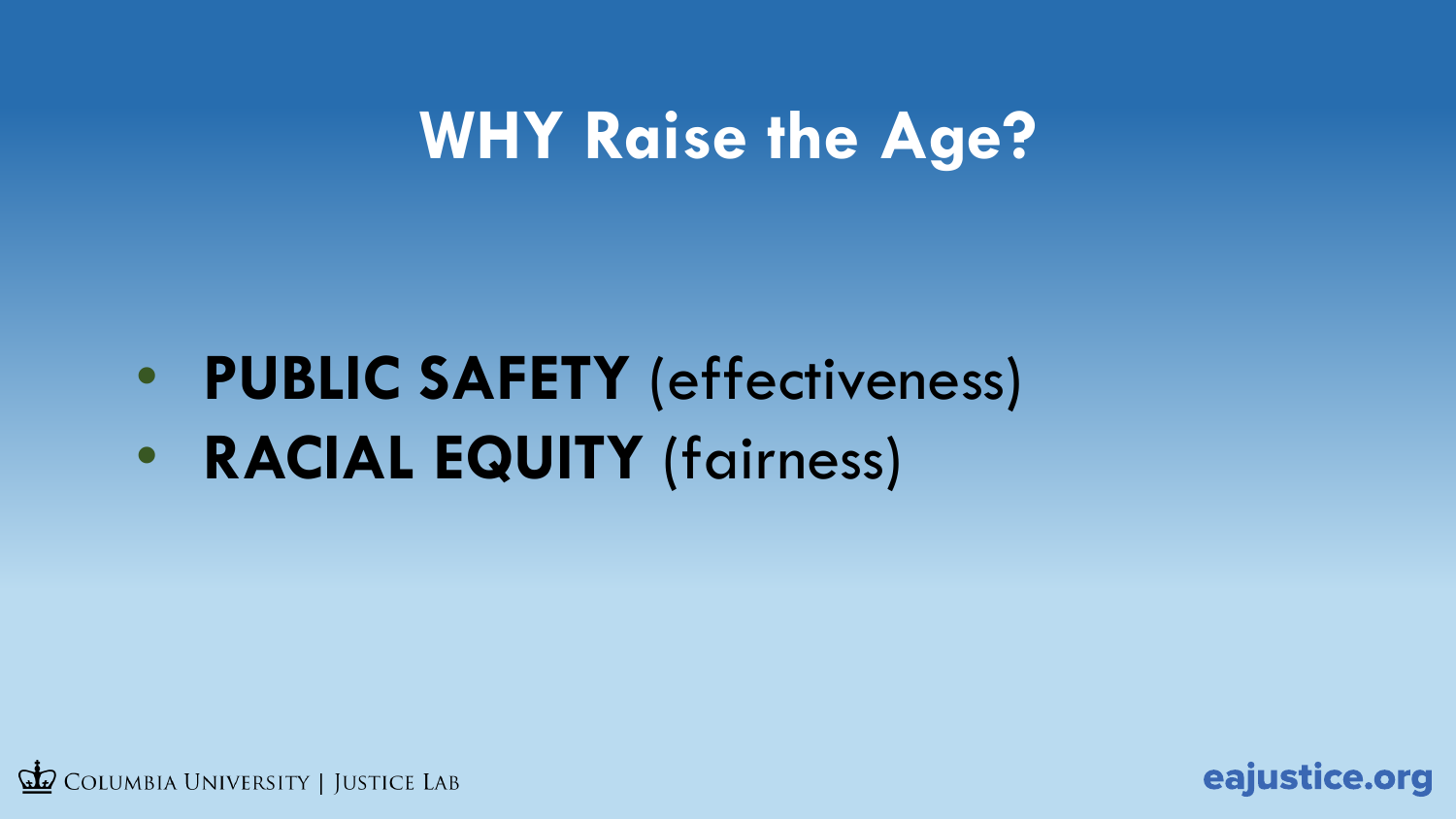### **History of the upper age of juvenile jurisdiction in the U.S.A.**

- **1899**: First juvenile court established in the U.S.; contributes to creation of legal definition of adolescence
	- US states chose **ages 16 - 18**  based on norms of the times without any hard evidence



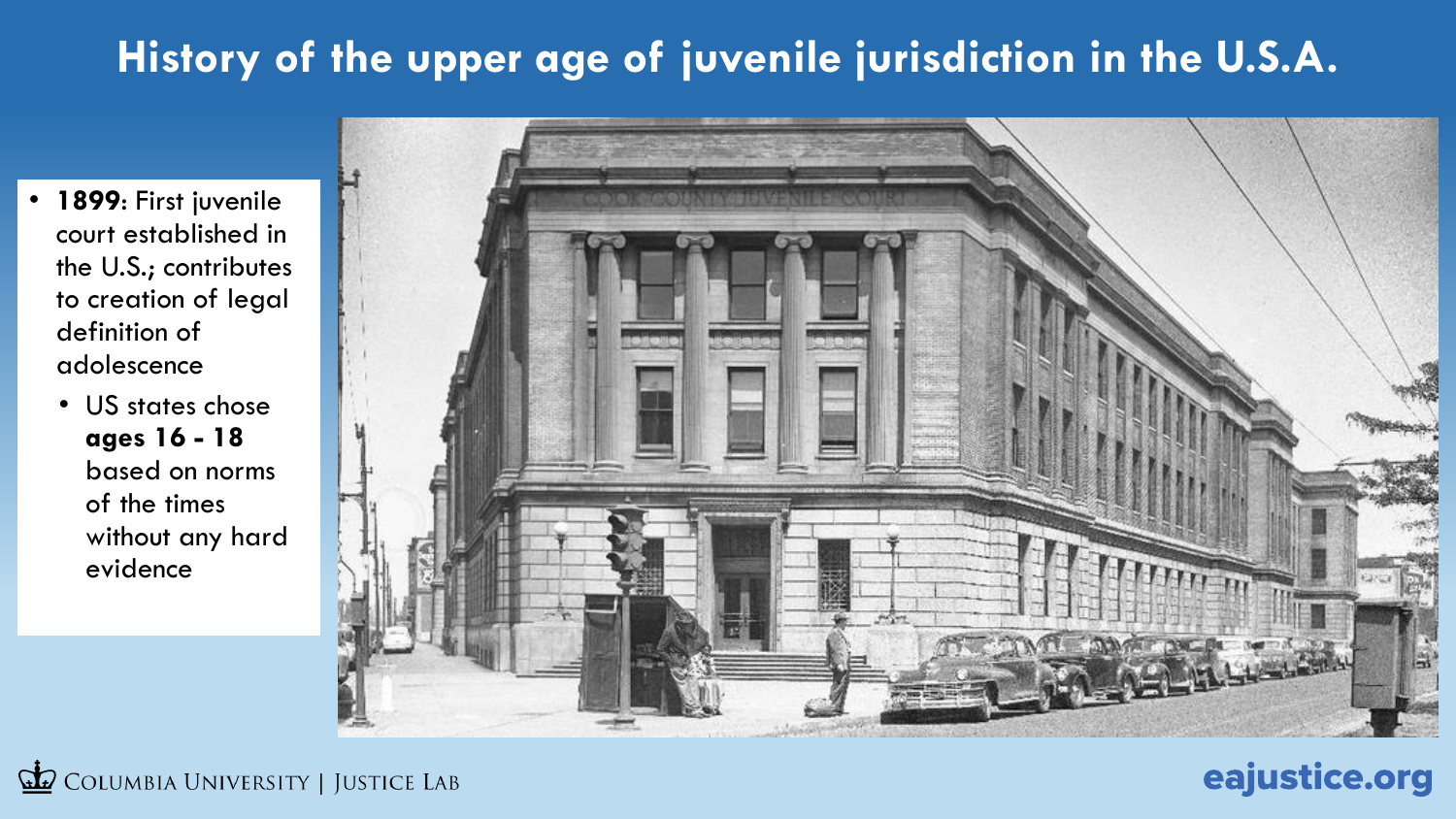### **Brain Science & Developmental Research**

### Research on **neurobiology** and **developmental psychology** found that youth are:

- More volatile in emotionally charged settings;
- Susceptible to peer and other outside influences;
- Risk takers and impulsive; and
- Less future-oriented.

**Above factors are exaggerated in youth who have experienced** 

#### **trauma/brain injury**

eajustice.org

COLUMBIA UNIVERSITY | JUSTICE LAB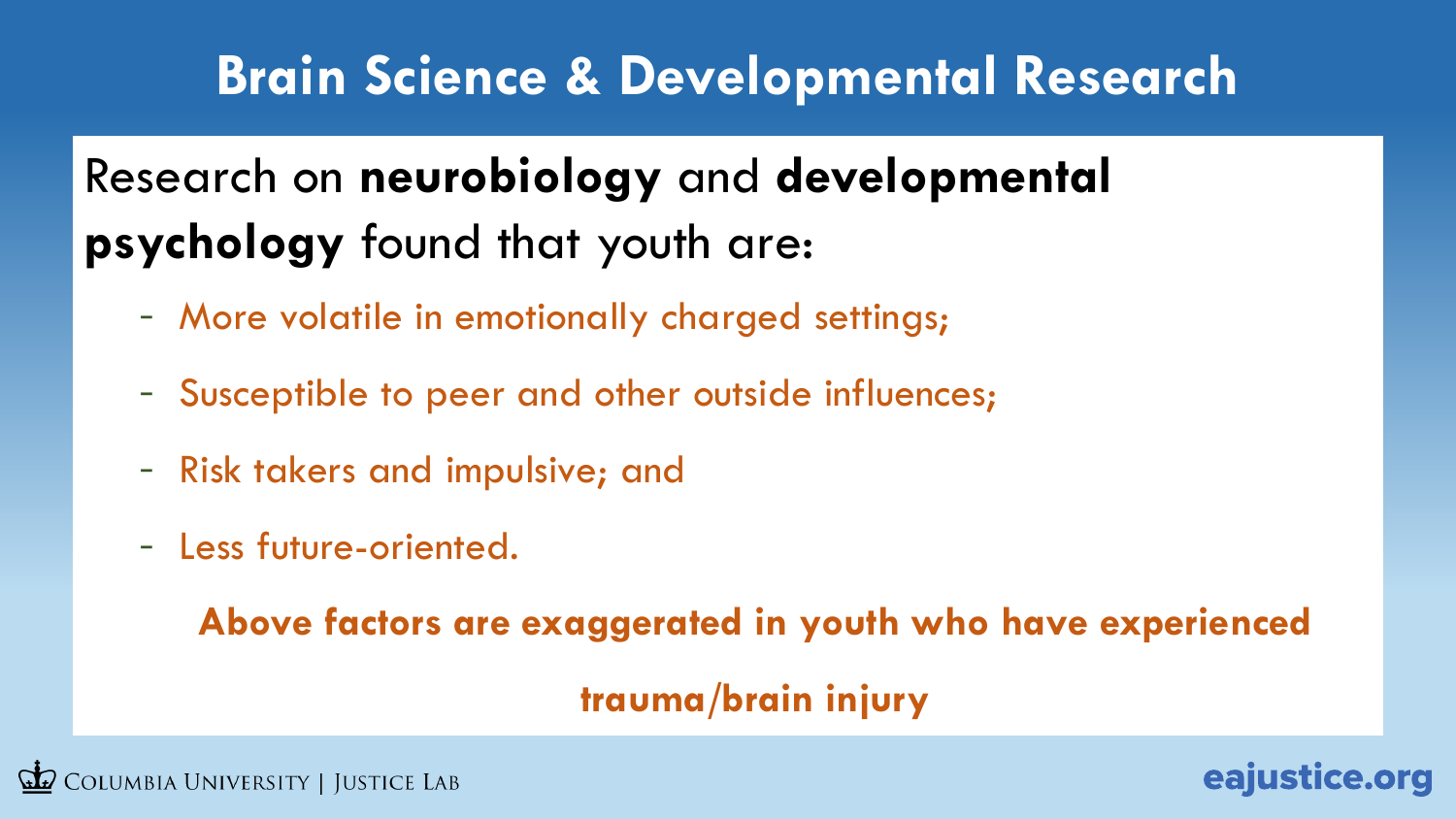

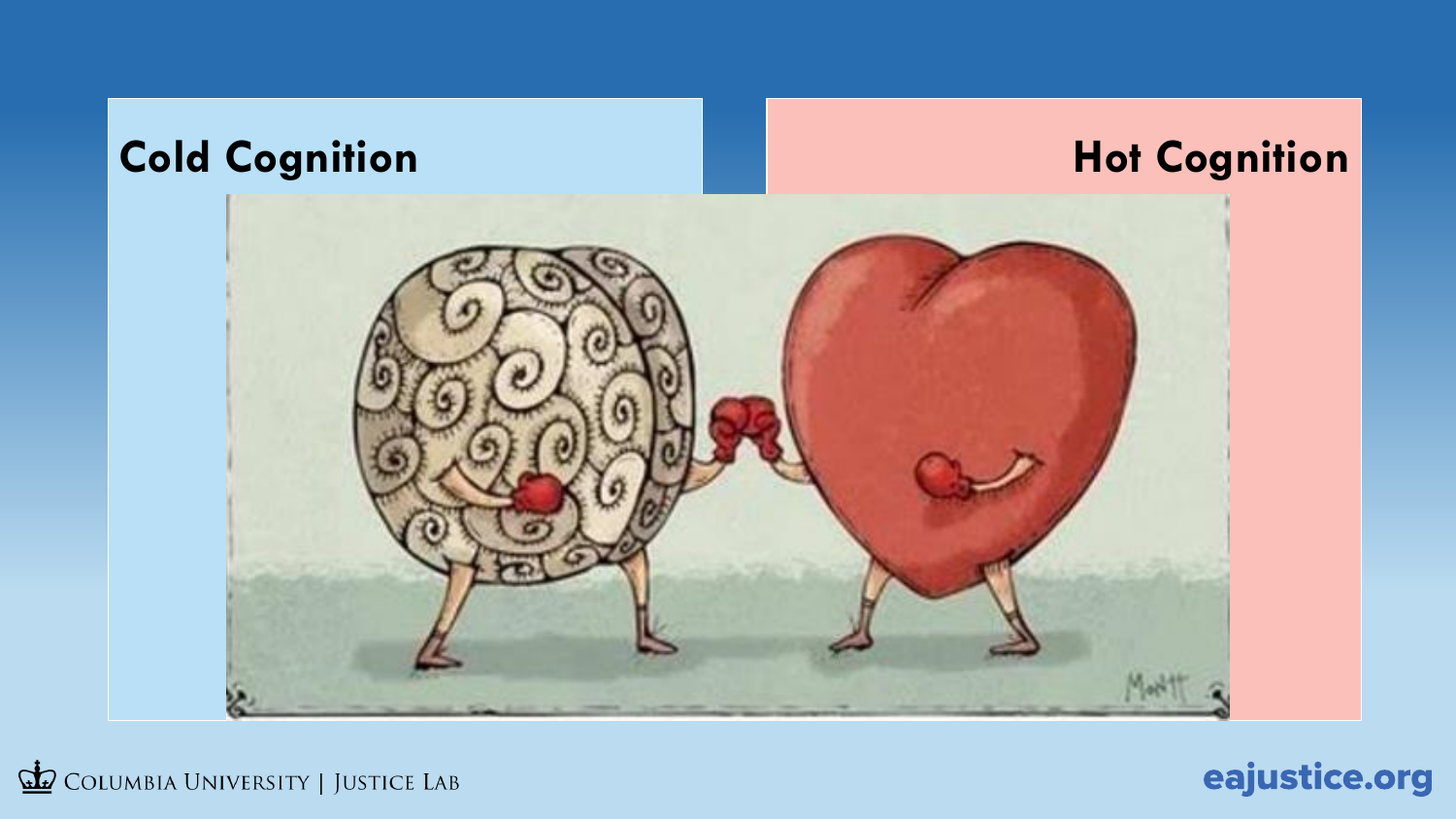## **Sociological Research**

**Indicates** that youth must cross developmental "bridges" to mature out of delinquency. These "bridges" have been elongated due to social and economic changes.

- Meaningful employment
- Marriage/stable relationships

#### **Elements of desistance has shown need for:**

- Role models/mentors
- Finding self in a role as a helper/giver
- Changes (improvements) in behavior are recognized in some way

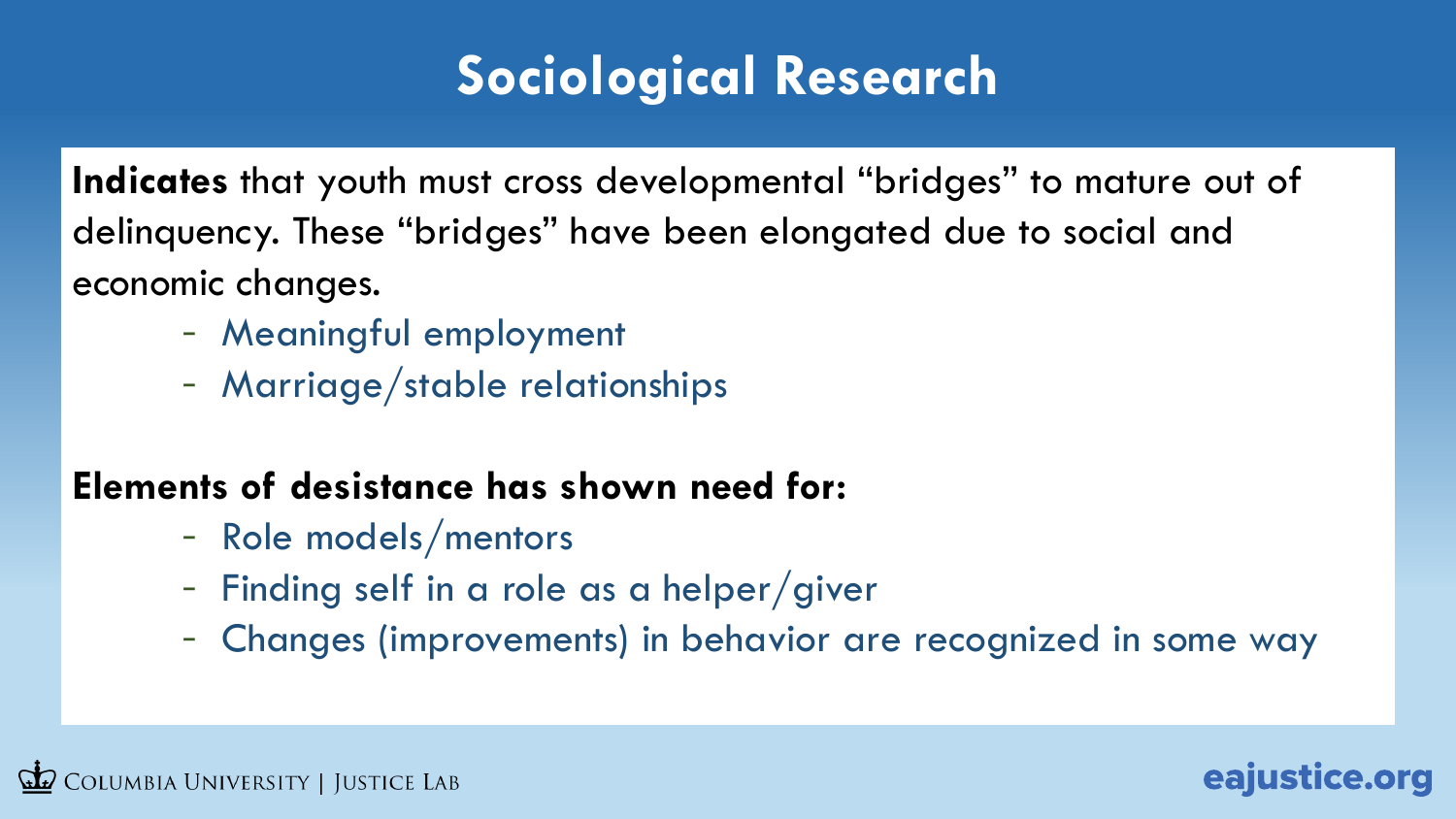### **Trauma**

- High rates of trauma for court-involved youth  $($  ~90% have experienced at least 1 traumatic event)
- All youth adapt. Question is not if but *how*
- Fight, flight and freeze responses (primitive responses)

eajustice.org

• Shapes and delays development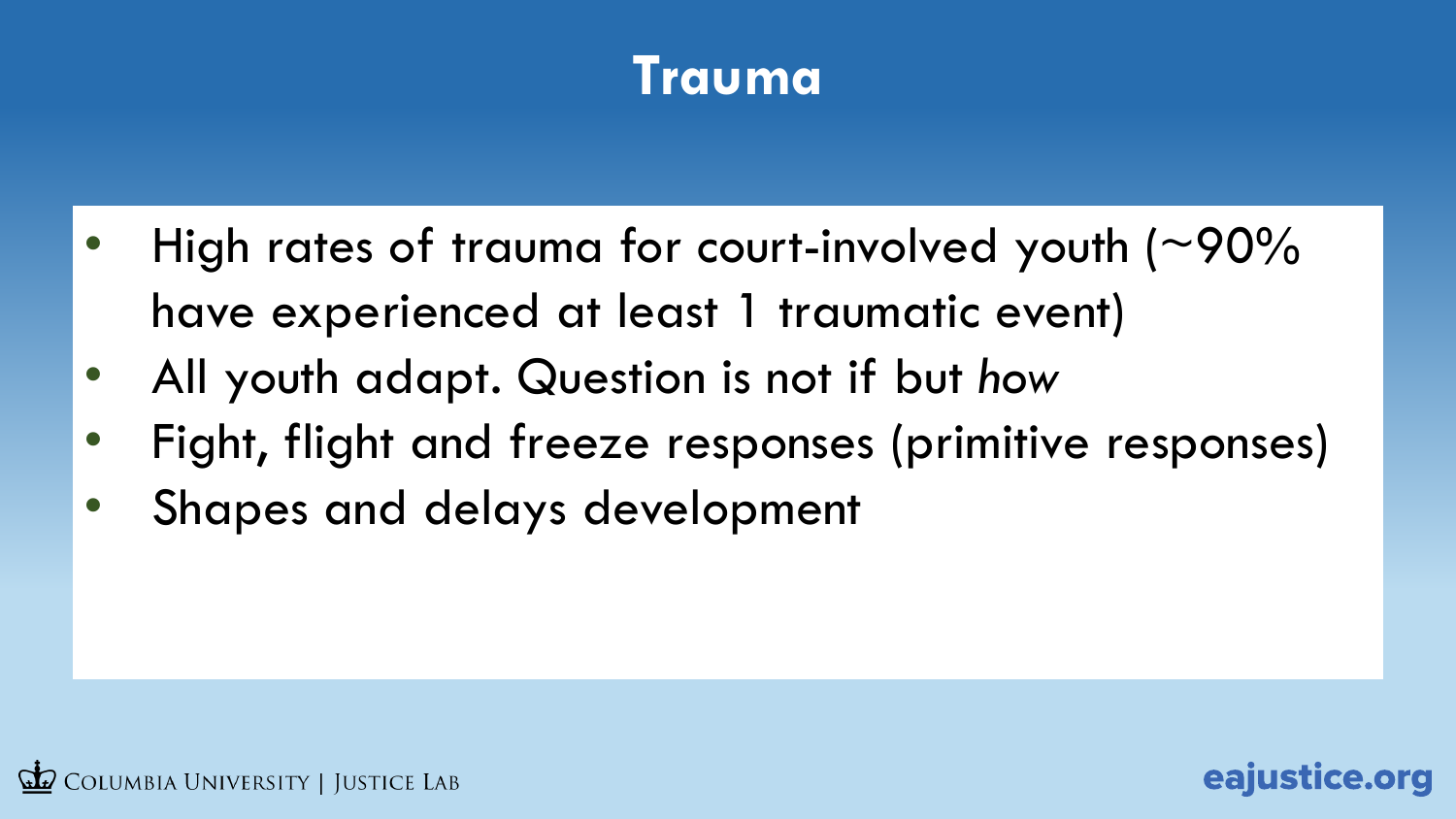#### **Most emerging adults "age out" of crime by 25.**

**Age- Crime Curve**



*Source:* FBI Uniform Crime Report

COLUMBIA UNIVERSITY | JUSTICE LAB  $\overline{CD}$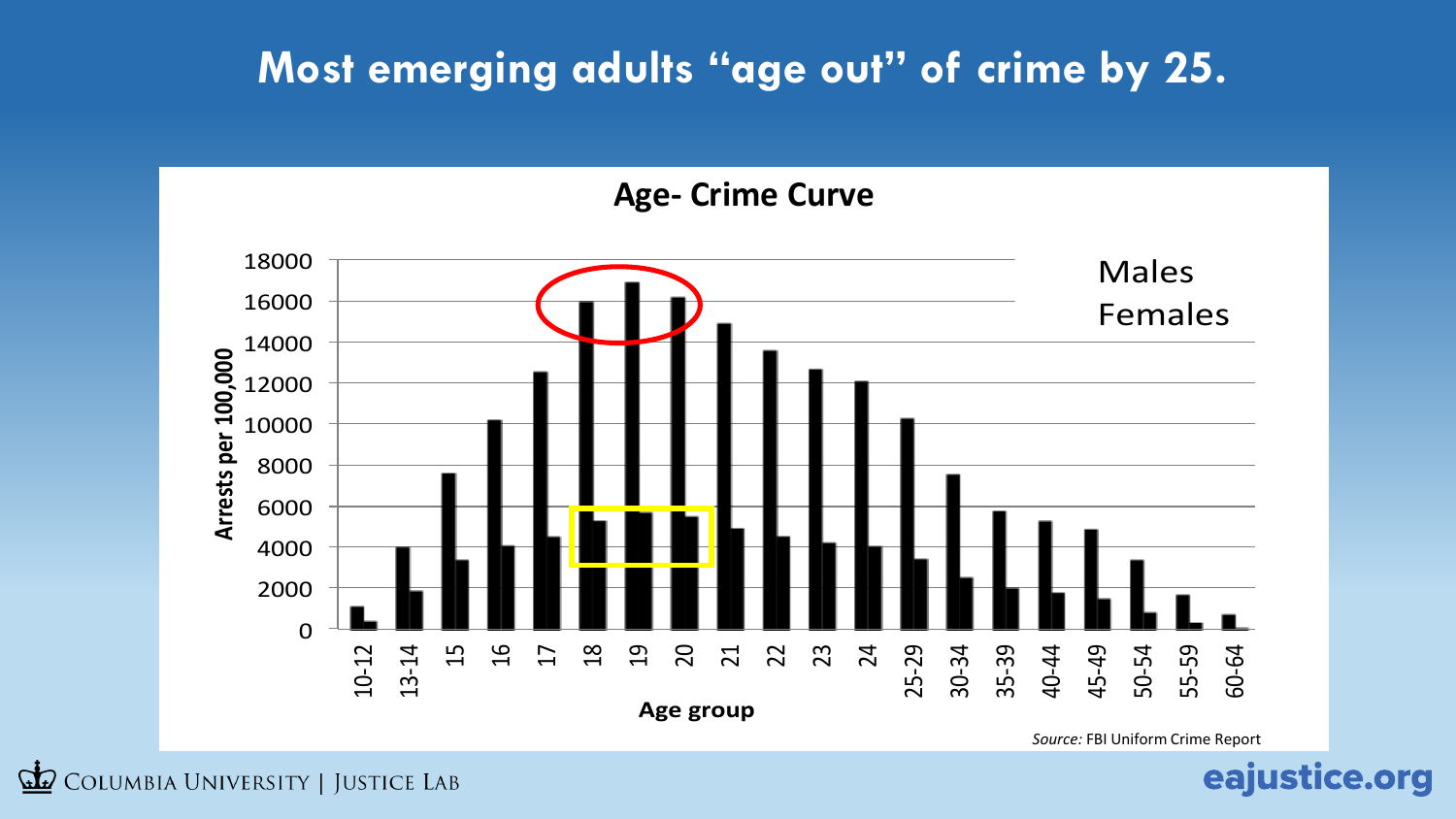# Emerging Adulthood as a Distinct Developmental Stage



eajustice.org

COLUMBIA UNIVERSITY | JUSTICE LAB  $GL$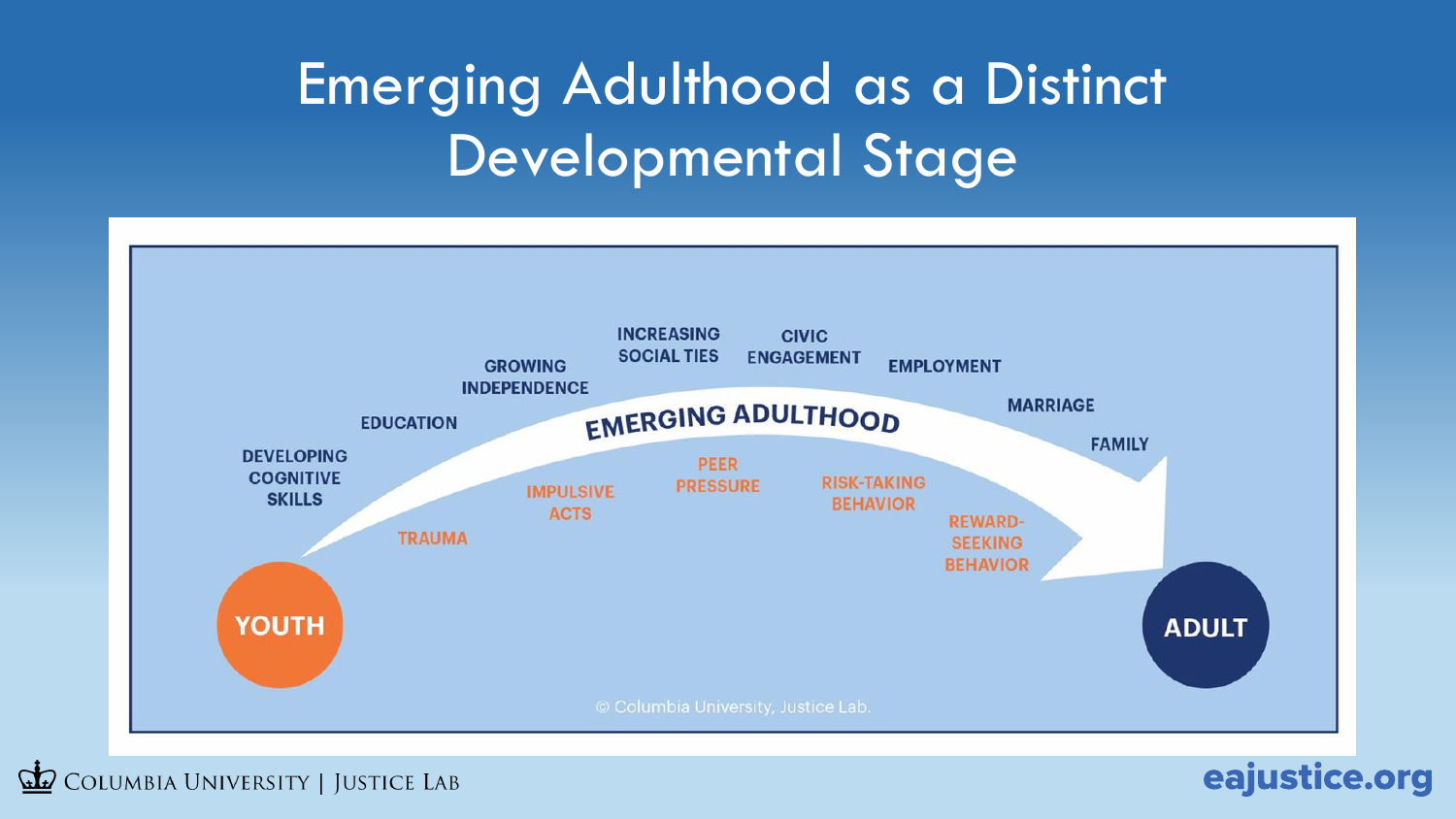### **Justice involvement** *delays and prevents* **achievement of key developmental milestones.**

- A conviction is a barrier to:
	- ❖ **Employment:** A felony record cut the employer response rate by half for white male applicants and nearly  $2/3$  for Black male applicants.
	- ❖ **Housing:** Felony convictions restrict access to subsidized housing benefits. Screening for criminal records for rental housing in the private market.
	- ❖ **Education:** >90% of college admission officials surveyed consider any felony conviction as particularly negative.
	- ❖ Interferes with elements of desistance

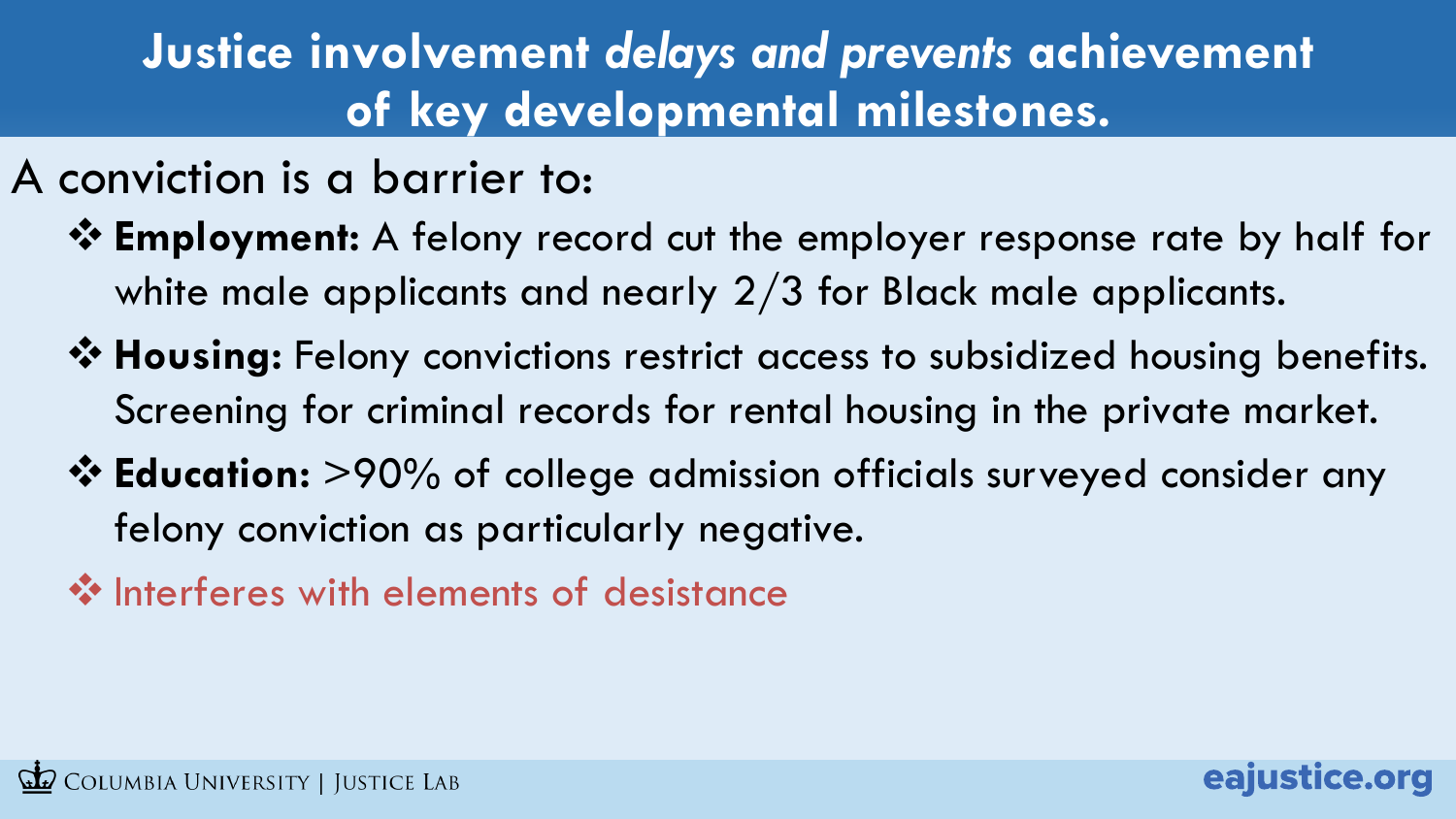**In U.S., emerging adults have a disproportionately large share in adult criminal justice system with poor outcomes.**

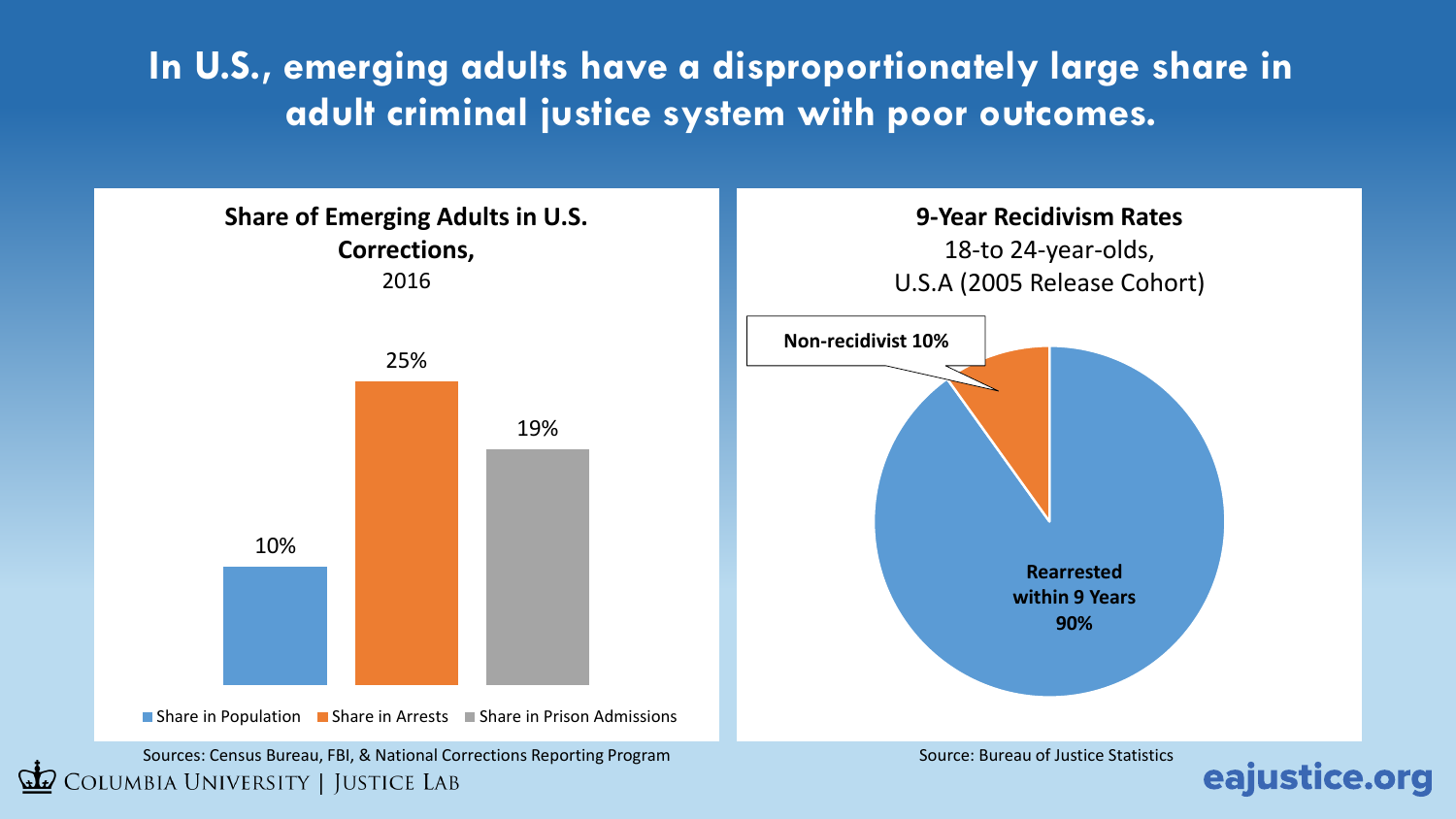### **Racial and ethnic disparities of emerging adults in the criminal justice system are stark.**

- Black male 18-to 24-year olds compromised 42% of all emerging adults admitted to state and federal prisons in the U.S.A. in 2016.
- Racial and ethnic disparities are highest for younger cohorts (ages 18- 19). Black males ages18-19 are **11.8 times more likely than their White peers to be incarcerated.**

Source: Bureau of Justice Statistics. "Prisoners in 2016."

COLUMBIA UNIVERSITY | JUSTICE LAB

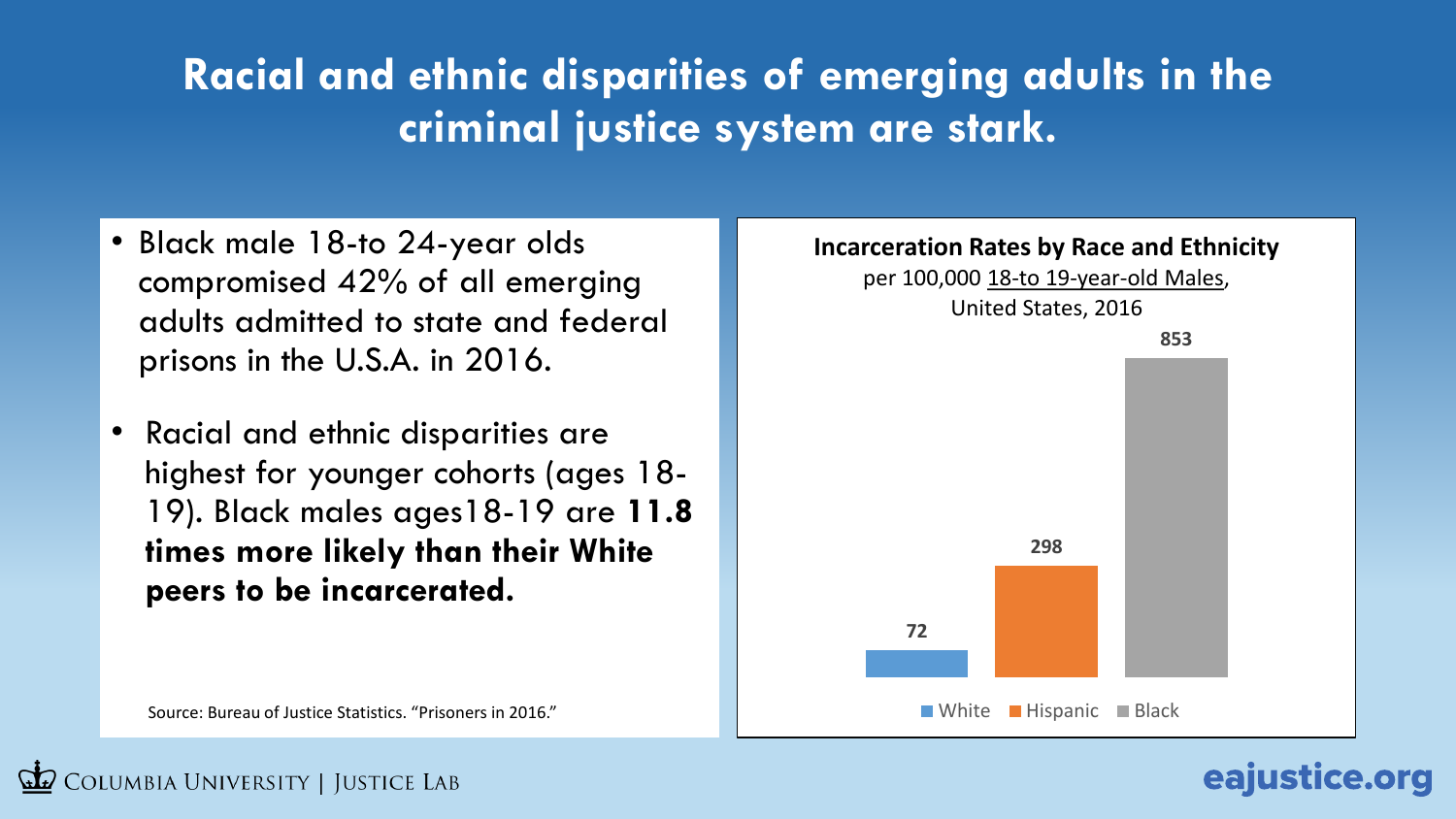# **"Raising the Age" in other U.S. laws/policies**

### *21 or older is becoming the new 18*

- Extension of juvenile corrections/supervision (up to age 25 in OR and WA)
- Trend to expand child welfare services > 18
- Pediatric care guidelines established to age 21 or beyond
- Legalization of marijuana set at age  $21+$ , alcohol at 21
- Youth can stay on private parental health insurance until age 26

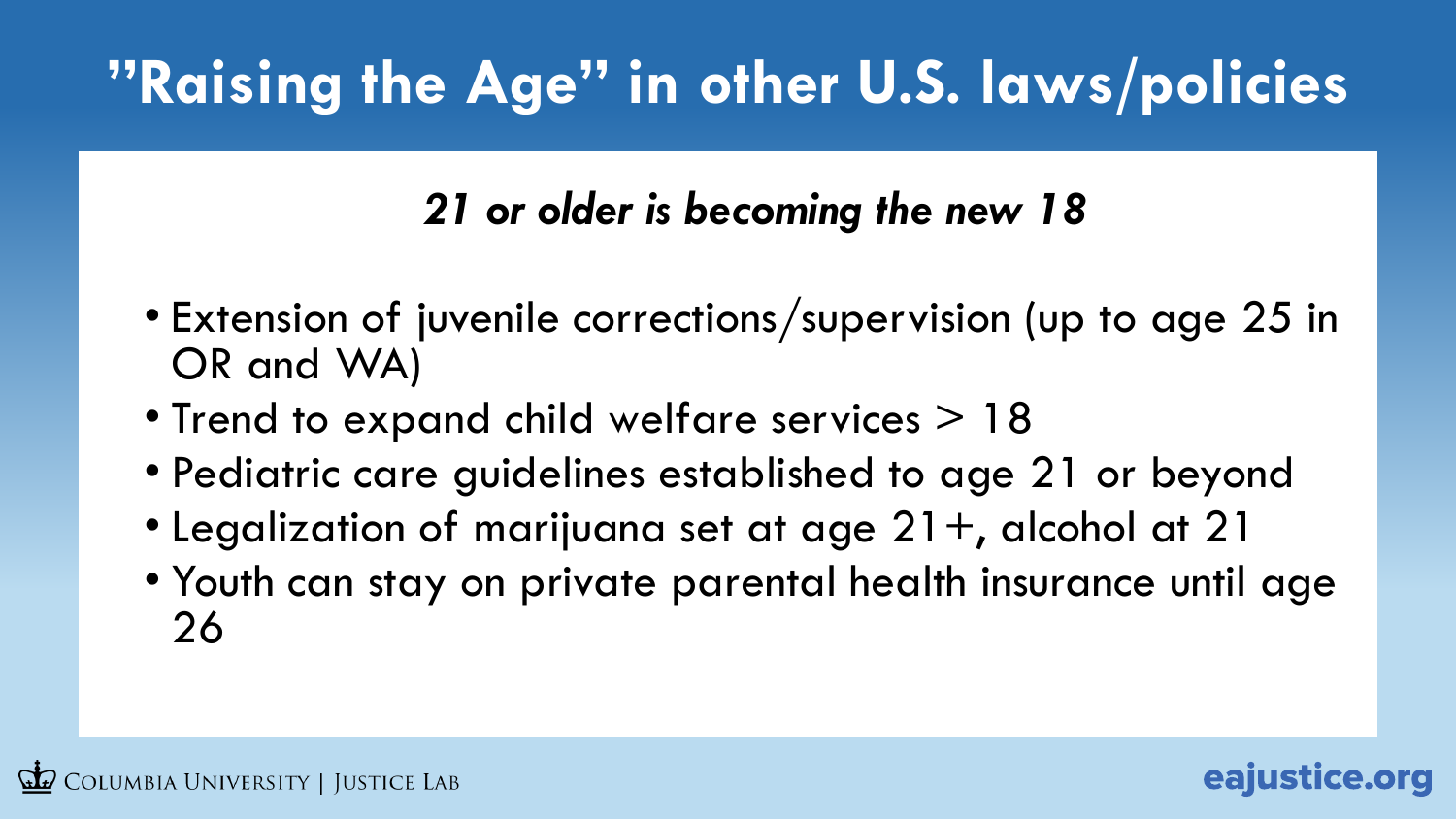# **New/Expanded Justice System Policies**

• **Expanding or creating hybrid systems**

("youthful offender laws") (e.g., DC, MI, NY, VT & AL)

- **Expanding or creating opportunities for expungement**  (e.g., MA)
- **Amending parole laws** (and creating opportunity for re-sentencing) (e.g., CA, IL and DC)